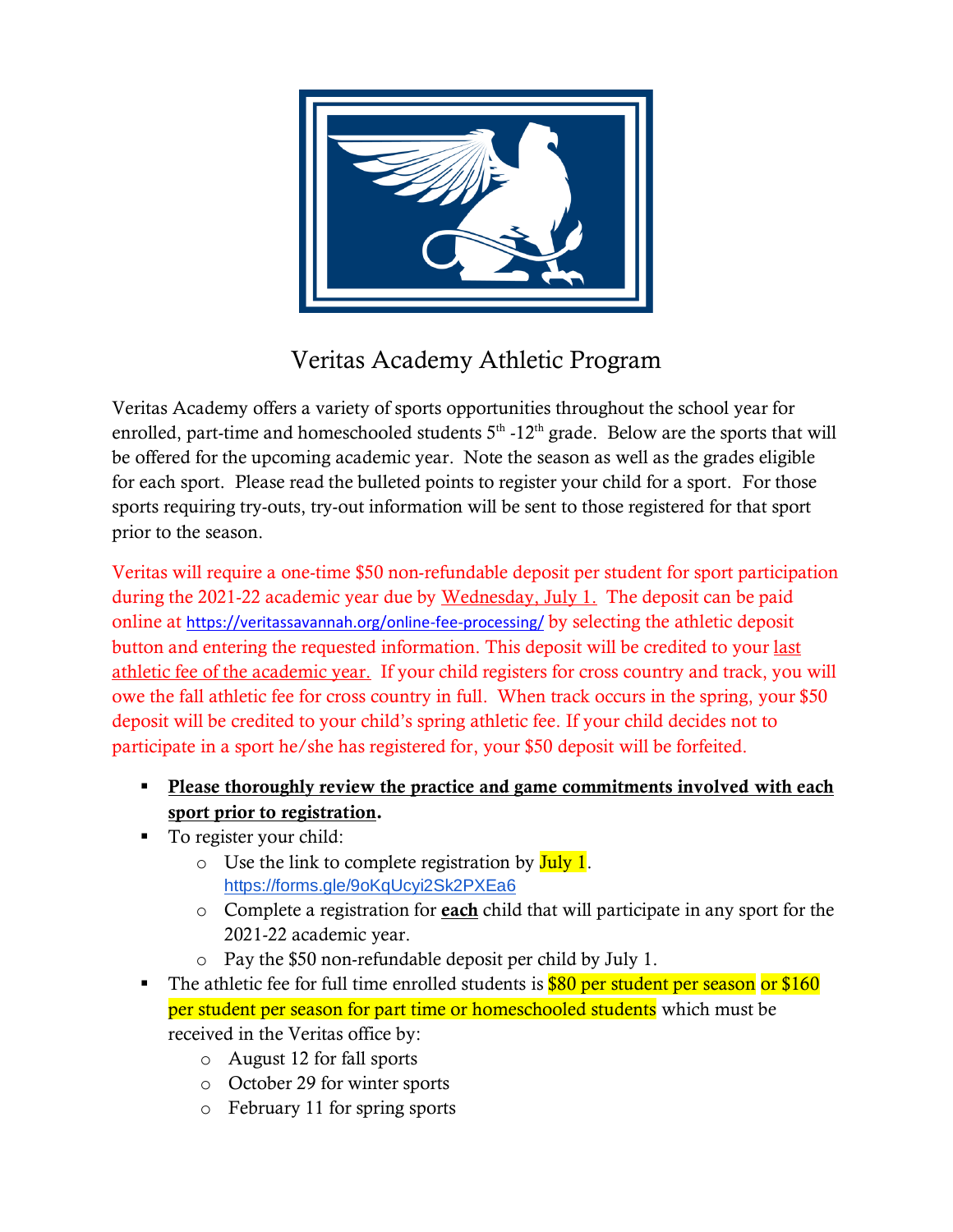Online processing is available on the Veritas website.

The per season athletic fee will cover any sport in which your child wishes to participate in the same season. For example, if your child desires to run cross country as well as play flag football in the fall, the \$80 fee for enrolled students or the \$160 fee for homeschooled students will cover both.

- Veritas must have a completed physical form for each student in order for him/her to participate in any sport.
	- o Veritas will not be offering physicals on campus this year.
	- o Students can take the sports physical forms to their personal doctor to be completed. Other sports physical options include the Sandfly and Berwick Urgent Cares which provide sports physicals for \$25. CVS minute clinics also provide these services.
	- o The physical forms are attached. All athletes must complete the first page of the form regarding medical history. The remaining pages are to be completed by the physician.
	- o Please send the completed form to the Veritas office no later than Thursday, August 12.

# Fall Sports:

### Co-ed Cross Country

- $\blacksquare$  5<sup>th</sup>-12<sup>th</sup> grade
- August 16-October
- **Example:** Summer conditioning: June 16, 23,30, July 14, 21,28 at 8am at Daffin Park **Practice schedule-** M & TH team practice 2-3:30, 2 days/wk home running plan Friday team practice for  $8<sup>th</sup>$  grade and varsity only from 2-3:30,
- **•** Practice location is Forsyth Park- On team practice days runners meet at Independent Presbyterian Church (IPC) and return to IPC.
- **-** 2-3 meets for  $5^{\text{th}}$ -8<sup>th</sup> grade
- $\blacksquare$  3-4 meets for 9<sup>th</sup>-12<sup>th</sup> grade
- Meet locations and dates TBD

### Boys Flag Football

Middle School Flag Football-if enough interest

- $\bullet$  6<sup>th</sup>-7<sup>th</sup> grade
- August 16-October
- **•** Practice schedule- M, TH 2-3:30
- Practice location is Forsyth Park (Green Space on Drayton)
- Games are played M, T or TH with an occasional Saturday game-dates and times TBD
- Game location is TBD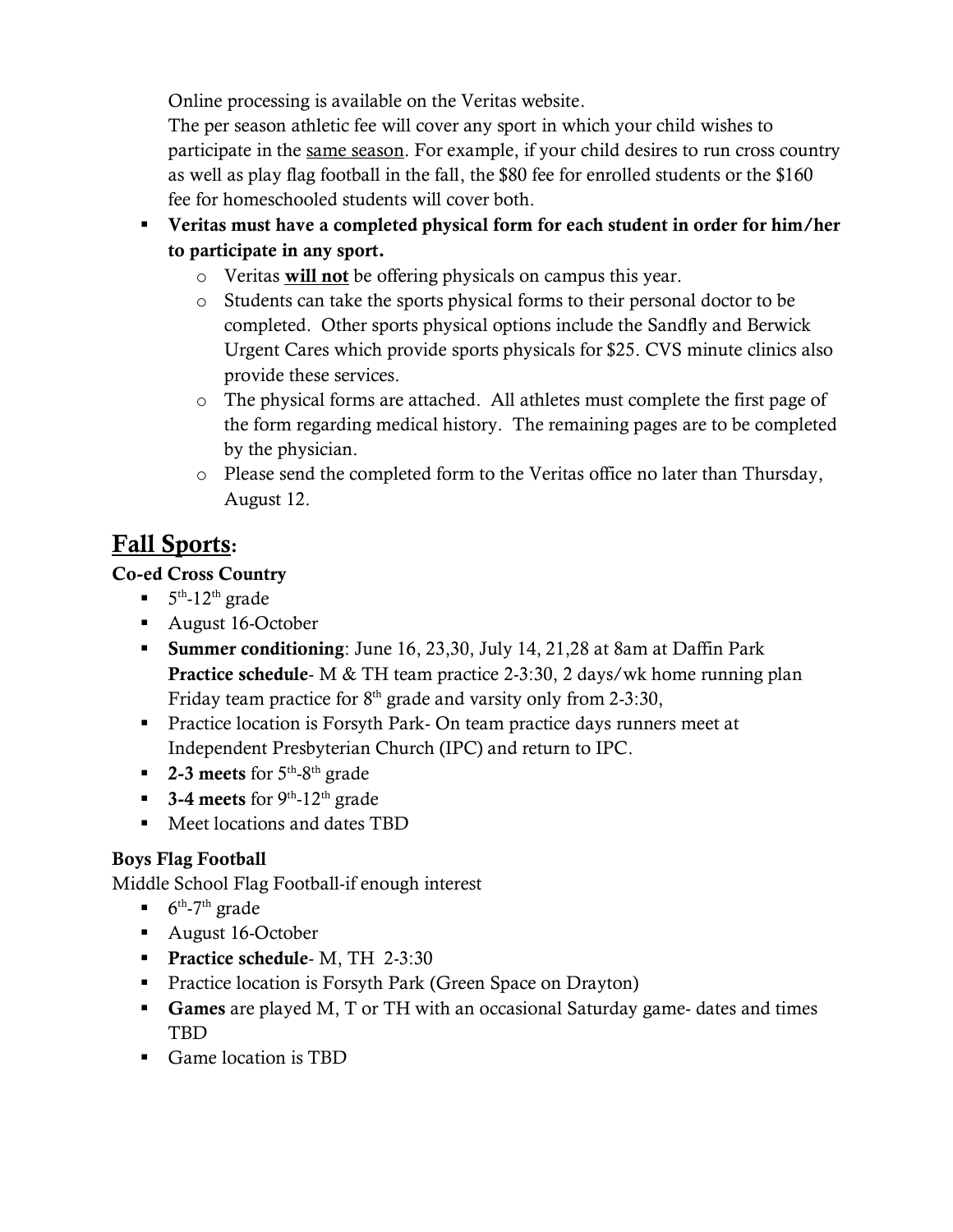Intramural Flag Football - if enough interest

- $\bullet$  8<sup>th</sup>-12<sup>th</sup> grade
- August 16-October
- **Practice schedule-** M, TH 2-3:30 until games begin
- Practice location is Forsyth Park (Green Space on Drayton)
- **Games** are played on M, T or TH with an occasional Saturday game-dates and times TBD
- Game location is Pt. Pleasant 441 Suncrest Blvd.

### Co-ed Lacrosse Clinic- if enough interest

 $3^{\text{rd}}$ -5<sup>th</sup> grade

- Season dates August 23- Oct 26
- **PRACTICE** will be on Tuesdays from 2-2:50PM
- Practice location is Forsyth Park (in the green space off Drayton)
- The cost for lacrosse is \$150 paid directly to the instructor.
- There are no Veritas athletic fees associated with lacrosse.

 $6<sup>th</sup>$ -7<sup>th</sup> grade

- Season dates August 23- Oct 26
- **PRACTICE** will be on Tuesdays from 3-3:50PM
- Practice location is Forsyth Park (in the green space off Drayton)
- The cost for lacrosse is \$150 paid directly to the instructor.
- There are no Veritas athletic fees associated with lacrosse.

### Girls Volleyball

 $5<sup>th</sup>$  & 6<sup>th</sup> grade for full time enrolled Veritas students

- Camp at St. Paul's June 14-18 9AM-12PM
- Season dates August 16- mid Oct;
- **Practice schedule-** M, TU, TH and several F from 2-3:30pm until games begin
- **•** Practice location Southside Baptist and St. Paul's Lutheran gyms
- **Games** are M, TU, TH, averaging 2 per week
- Game locations are local Savannah schools

7<sup>th</sup>-8<sup>th</sup> grade

- Camp at St. Paul's
	- June 14-18 9AM-12PM
- Season dates August 16- Oct. 1
- **Practice schedule-** M, TU, TH and several F from 2-3:30pm until games begin
- Practice location Southside Baptist and St. Paul's Lutheran gyms
- **Games are TU, TH, F, S** averaging 2 per week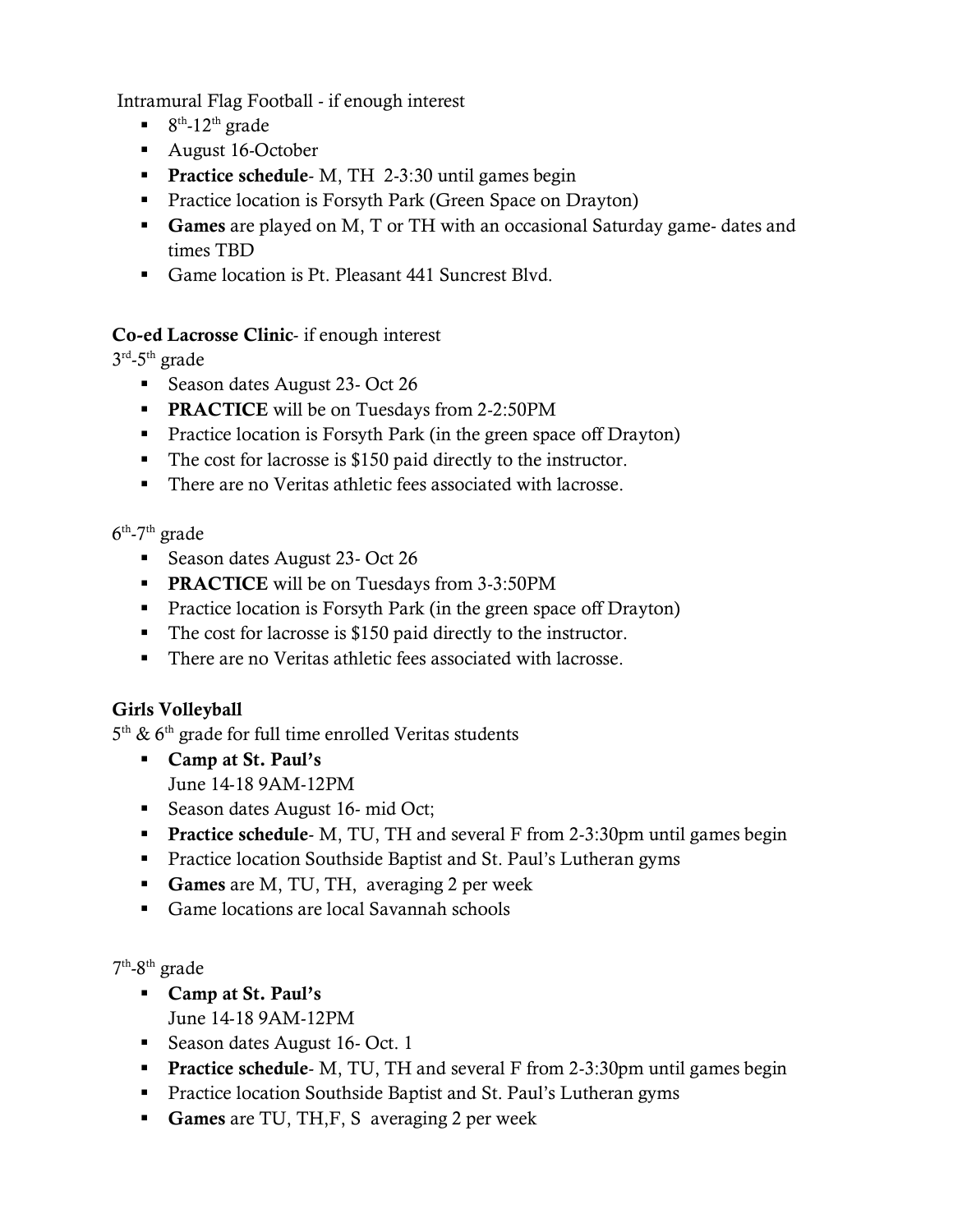Game locations for  $7<sup>th</sup>$  and  $8<sup>th</sup>$  grade are our home gym, Brunswick, Statesboro, Augusta, Hilton Head, & Bluffton

Junior Varsity -tryouts required

- $\blacksquare$  8<sup>th</sup> grade & up
- Summer Conditioning: June 1& 3 8:30-10:30am June 8 & 10 4-6PM June 15 & 17 2-4PM June 21 & 22 8-10AM June 29 & July 1 8-10AM July 12 8:30-10:30AM July 19,20,22 8-10AM July 26,27,29,30 8-10AM
- CAMP at St. Paul's July 14,15,16 9AM-4PM
- **PRACTICE at St. Paul's** August 2,3,5,6 from 8-10AM August 9,10 from 8-10AM August 12 and following 2-4pm
- Season dates August 2-October 16
- Practice location is St. Paul's Lutheran gym 10 W. 31 St.
- Game days TU, TH, F, S averaging 2 games per week.
- Game locations include St. Paul's gym, local schools, and travel to Statesboro, Hilton Head, and Augusta, and Bluffton

#### Varsity -tryouts required

- $\blacksquare$  8<sup>th</sup>-12<sup>th</sup> grade
- Summer Conditioning: June 1& 3 8:30-10:30am June 8 & 10 4-6PM June 15 & 17 2-4PM June 21 & 22 8-10AM June 29 & July 1 8-10AM July 12 8:30-10:30AM July 19,20,22 8-10AM July 26,27,29,30 8-10AM
- CAMP at St.Paul's July 14,15,16 9AM-4PM
- **PRACTICE at St. Paul's** August 2,3,5,6 from 8-10AM August 9,10 from 8-10AM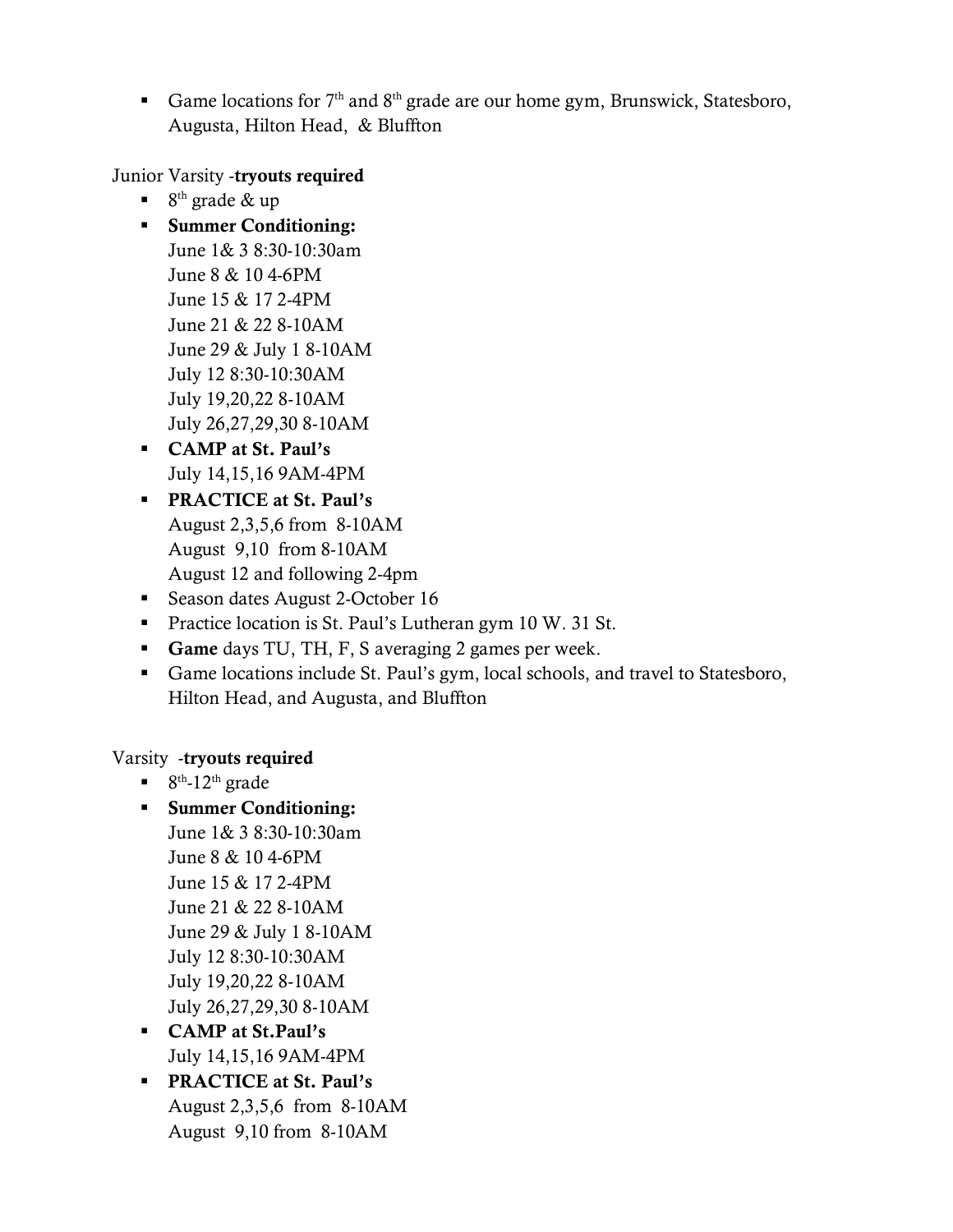August 12 and following 2-4pm

- Season dates August 2-October 16
- Practice location is St. Paul's Lutheran gym 10 W. 31 St.
- Game days are TU, TH, F, or S averaging 2 games per week.
- Game locations include St. Paul's gym, local schools, travel to Statesboro, Hilton Head, Brunswick, Bluffton and Augusta.

## Winter Sports:

### **Basketball**

Girls  $5<sup>th</sup>$  &  $6<sup>th</sup>$  grade for full time enrolled Veritas students

- November- February
- CAMP at St. Paul's July 26-28 10AM-1PM
- **PRACTICE at St. Paul's or Southside Baptist** Starting in November practice M, T, TH, prior to start of games, 1-2 practices once games begin from 2-3:30pm
- **GAMES** M, T, TH, S averaging 2 per week
- Game locations are local Savannah schools

Boys  $5<sup>th</sup>$  & 6<sup>th</sup> grade for full time enrolled Veritas students

- November- February
- Summer conditioning: June 21 & June 22 11am -1pm Open gym with Coach Coates at St. Paul's gym
- CAMP at St. Paul's June 24-26 9AM-1PM
- **PRACTICE at St. Paul's or Southside Baptist** Starting in November practice M, T, TH, F prior to start of games, 2 practices once games begin from 2-3:30pm
- **GAMES** M, T, TH, S averaging 2 per week
- Game locations are local Savannah schools

Boys  $7<sup>th</sup>$  &  $8<sup>th</sup>$  grade for full time enrolled Veritas students

- November- February
- Summer conditioning: June 21 & June 22 11am -1pm Open gym with Coach Coates at St. Paul's gym
- CAMP at St. Paul's June 24-26 9AM-1PM
- **PRACTICE at St. Paul's or Southside Baptist**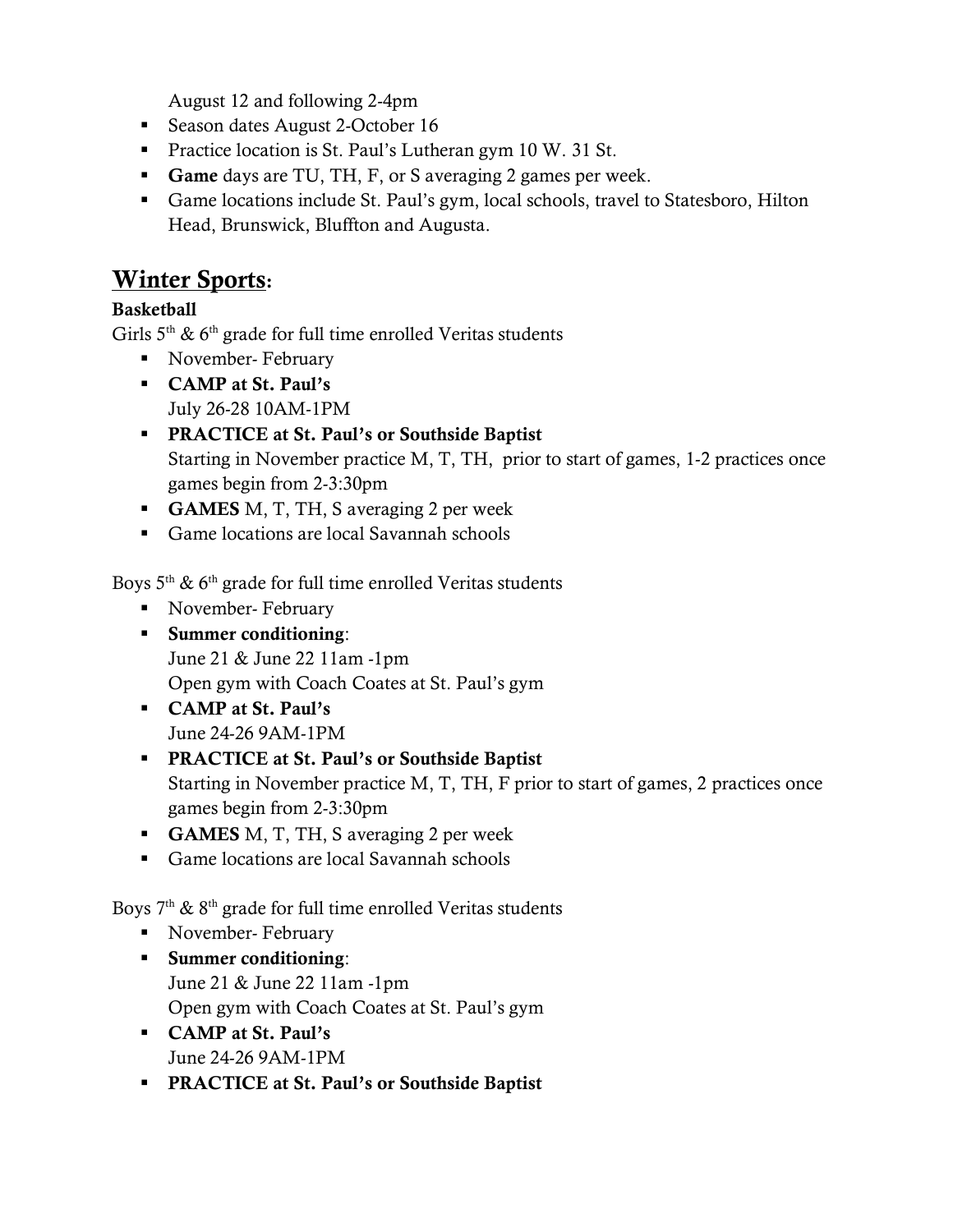Starting in November practice M, T, TH, F prior to start of games, 2 practices once games begin from 2-3:30pm

- **GAMES** M, T, TH, S averaging 2 per week
- Game locations are local Savannah schools

### Co-ed Archery

 $5<sup>th</sup>$ -12<sup>th</sup> grade

- November-March
- **PRACTICE** 2 days/wk:  $5<sup>th</sup> 7<sup>th</sup>$  M, F;  $8<sup>th</sup> 12<sup>th</sup>$  TU, TH at 2:15-3:30
- Practice location is Pt. Pleasant located at 441 Suncrest Blvd. on Talahi Island
- **TOURNAMENTS-** possible 5 tournaments (tournament entry is score dependent);
- One tournament will occur in December on a Saturday in Savannah. One will be in Statesboro also on a Saturday, the others are TBD

### Co-ed Swimming

 $6<sup>th</sup>$ -12<sup>th</sup> grade

- November-January
- **PRACTICE** M, TH  $&$  F 2:15-4pm
- Practice location Chatham County Aquatic Center
- **EXECUTE:** 1-4 meets; dates & locations TBD
- In addition to the athletic fee, there is a swimsuit purchase (if athlete does not own a Veritas team suit).

# Spring Sports:

### Co-ed Golf

5<sup>th</sup>-12<sup>th</sup> grade instructional class (no athletic fee; payment directly to instructor)

- **EXECUTE:** Mid February- early May
- **PRACTICE** 2 days/wk TBD 2:15-4PM
- **•** Practice location TBD
- \$200 for 10 lessons

7<sup>th</sup>-12<sup>th</sup> graders are eligible to try out for a Varsity team

- $\blacksquare$  Mid February early May
- **PRACTICE** 2 days /wk TBD 2-4pm
- Practice location TBD
- **MATCHES** 3-4 matches; locations and dates TBD

### Co-ed Track

- $\blacksquare$  5<sup>th</sup> -12<sup>th</sup> grade
- March- early May
- **PRACTICE 2-3 days/wk TBD**
- **•** MEETS- 2-3 for  $5^{\text{th}}$  -8<sup>th</sup> grade
- **•** MEETS- 3-4 for  $9<sup>th</sup>$ -12<sup>th</sup> grade
- **•** Practice location is Forsyth Park